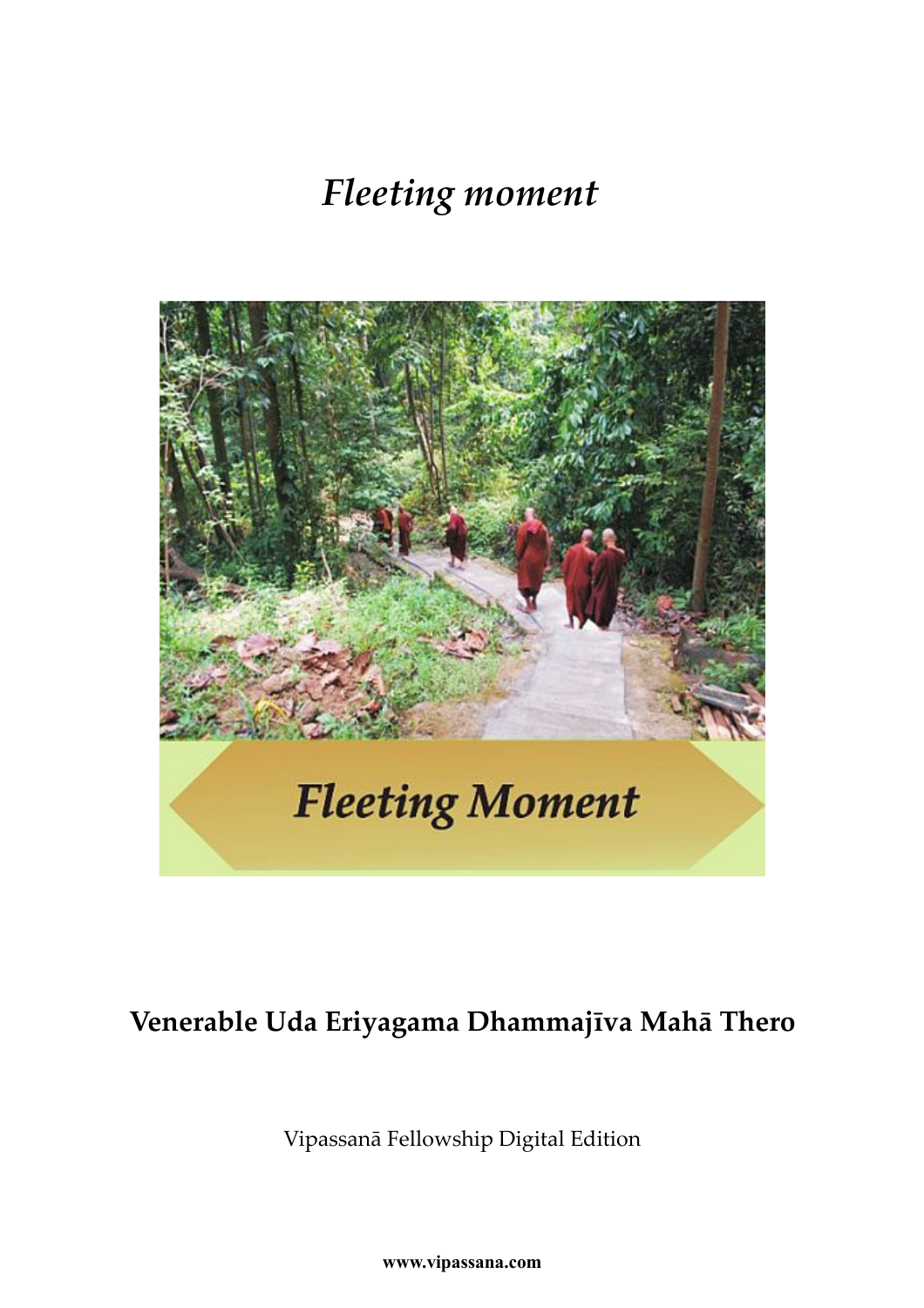**C**opyright © 2013 - Mitirigala Nissarana Vanaya

All commercial rights reserved.

This book is for free distribution only and is meant to be given as a gift of Dhamma and may not be reproduced for commercial gain in any shape or form. For permission to reprint for free distribution, or if you wish to continue to make these publications possible, please write to:

\_\_\_\_\_\_\_\_\_\_\_\_\_\_\_\_\_\_\_\_\_\_\_\_\_\_\_\_\_\_\_\_\_\_\_\_\_\_\_\_\_\_\_\_\_\_\_\_\_\_\_\_\_\_\_\_\_\_\_\_\_\_\_\_\_\_\_\_\_\_\_\_\_\_\_

\_\_\_\_\_\_\_\_\_\_\_\_\_\_\_\_\_\_\_\_\_\_\_\_\_\_\_\_\_\_\_\_\_\_\_\_\_\_\_\_\_\_\_\_\_\_\_\_\_\_\_\_\_\_\_\_\_\_\_\_\_\_\_\_\_\_\_\_\_\_\_\_\_\_\_

The Sangha Mitirigala Nissarana Vanaya Mitirigala 11742 Sri Lanka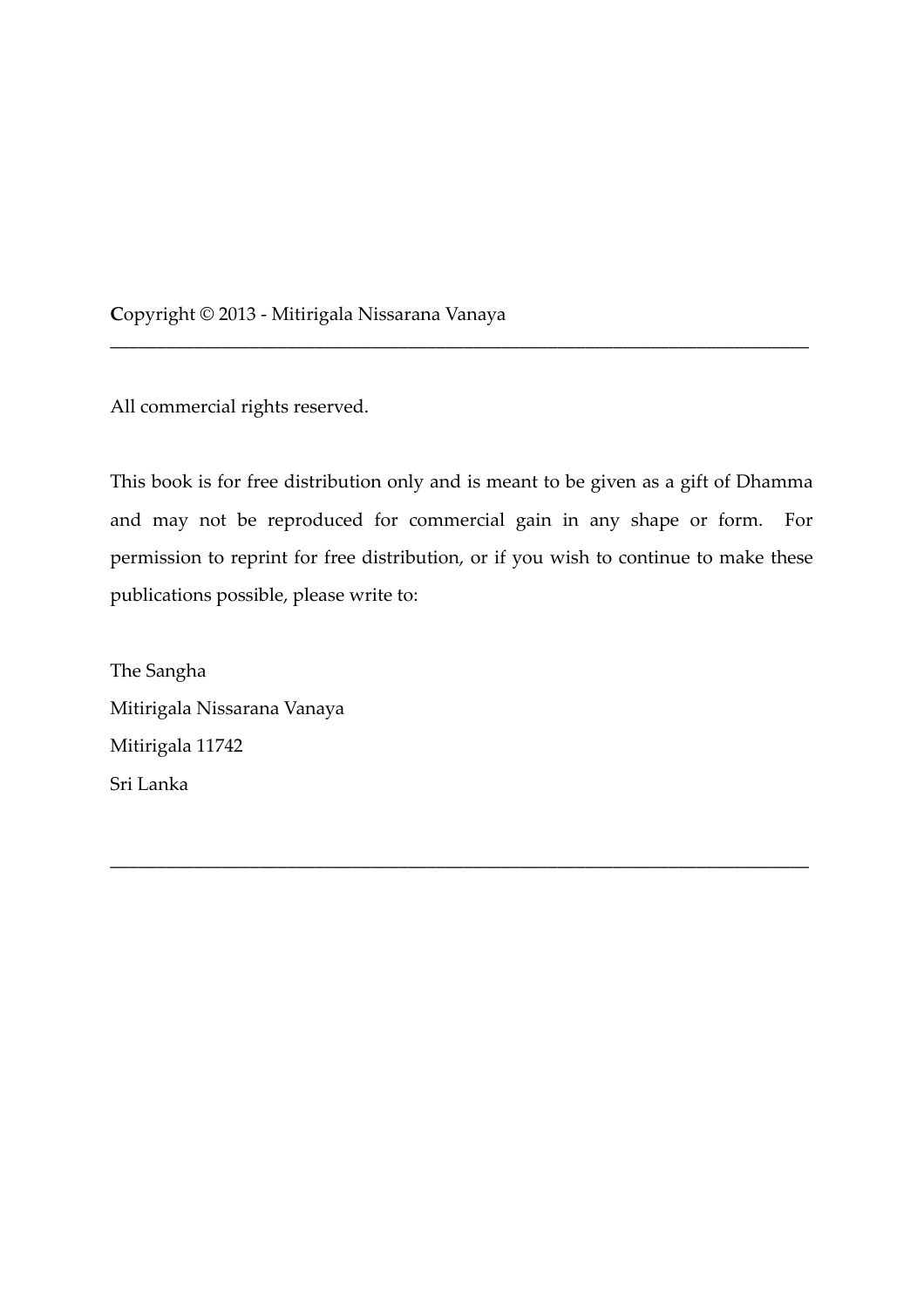### *Introduction*

This teaching captures the essence of *Acchanti Sutta[1](#page-2-0)* , a short discourse from the *Devatāsamyutta* of the *Samyutta Nikaya*. Although short in length, the *sutta* imparts an invaluable message and a call for urgency, recollecting the fleeting nature of this rare human birth and the importance of maximising the opportunity available.

The title given in Venerable Bhikkhu Bodhi's translation, *Time Flies By*,<sup>[2](#page-2-1)</sup> captures the very essence of the urgency imparted by the celestial being, who appeared before the Buddha at Jeta's Grove.

These teachings were given by Venerable UdaEriyagama Dhammajīva Mahā Thero during a short residential retreat at the Nissarana Vanaya Meditation Centre, in May 2013. Drawing from his own mastery of the subject and practical insights as an experienced meditation master, he lucidly articulates the Buddha's original teaching with penetrative insight, making it readily accessible to any *yogi*, steeped in the cultivation of the meditation practice.

<span id="page-2-0"></span>1*Samyutta Nikaya*, 1.1.4.

<span id="page-2-1"></span><sup>2</sup>Translation of *Acchanti Sutta*, available in Bhikkhu Bodhi, *Connected Discourses of the Buddha (Translation of the Samyutta Nikaya)*, p 91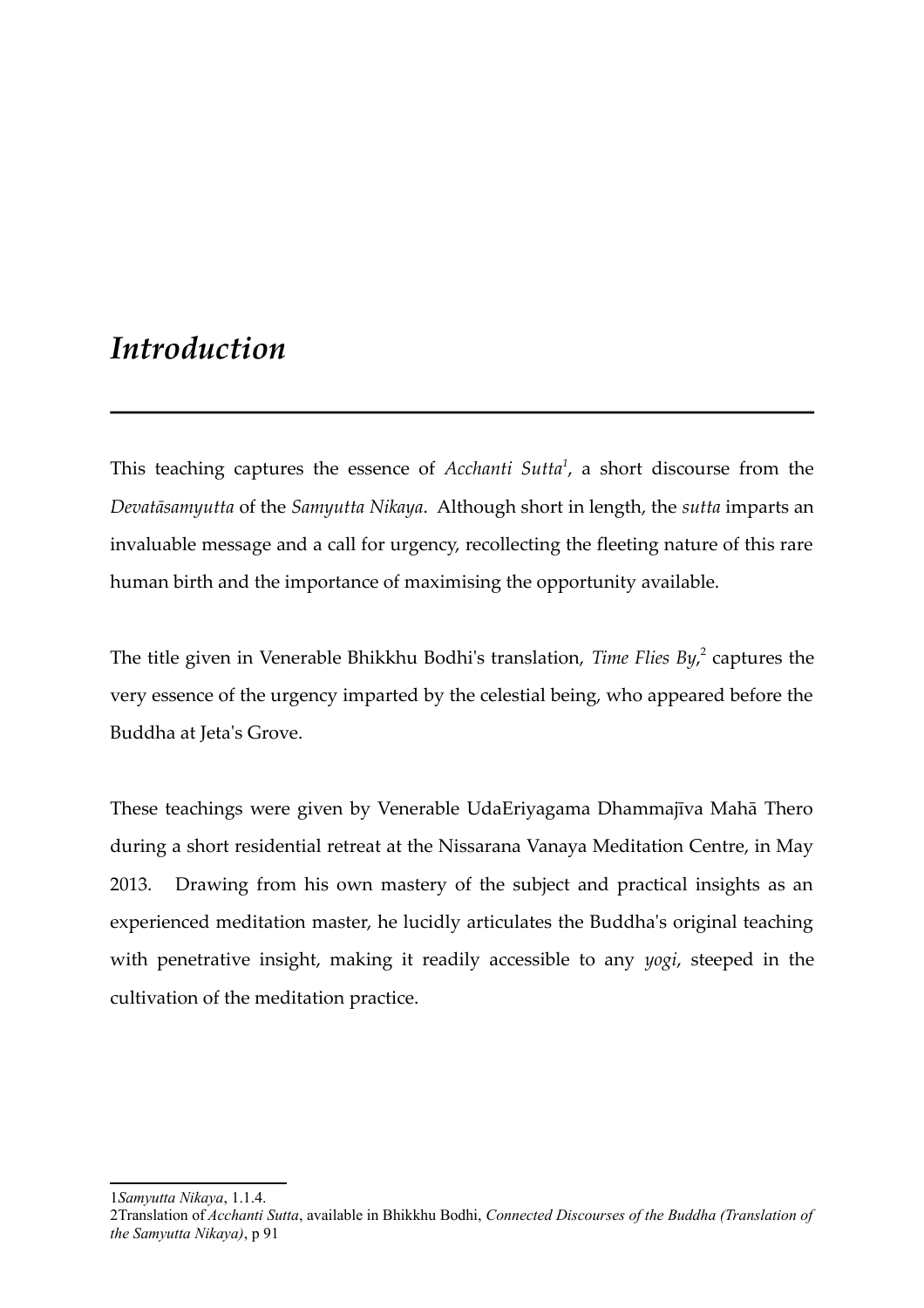### *About the Author*

Venerable UdaEriyagama Dhammajīva Mahā Thero is an experienced meditation teacher of the *Theravāda* Buddhist tradition. He is presently the Chief Preceptor of the Mitirigala Nissarana Vanaya, a monastery in the strict forest tradition in Sri Lanka.

\_\_\_\_\_\_\_\_\_\_\_\_\_\_\_\_\_\_\_\_\_\_\_\_\_\_\_\_\_\_\_\_\_\_\_\_\_\_\_\_\_\_\_\_\_\_\_\_\_\_\_\_\_\_\_\_\_\_\_\_\_\_\_\_\_\_\_\_\_\_\_\_\_\_\_

Venerable Dhammajīva Mahā Thero has undergone intensive training under the guidance of both Most Venerable Mātara Srī Ñāņārāma Mahāthera and Sayādaw U Panditabhivamsa in Burma.

Speaking lucidly on the Buddist meditation practice and drawing from his own personal experience as a dedicated *yogi*, Venerable Dhammajīva Mahā Thero articulates a vision of the Buddha's teaching, bent on the cultivation of the meditation practice. Giving the necessary instructions to harness the practice towards deeper insights, he maps the path for yogis to confidently steer ahead towards final liberation and a realisation of the Buddha's timeless wisdom.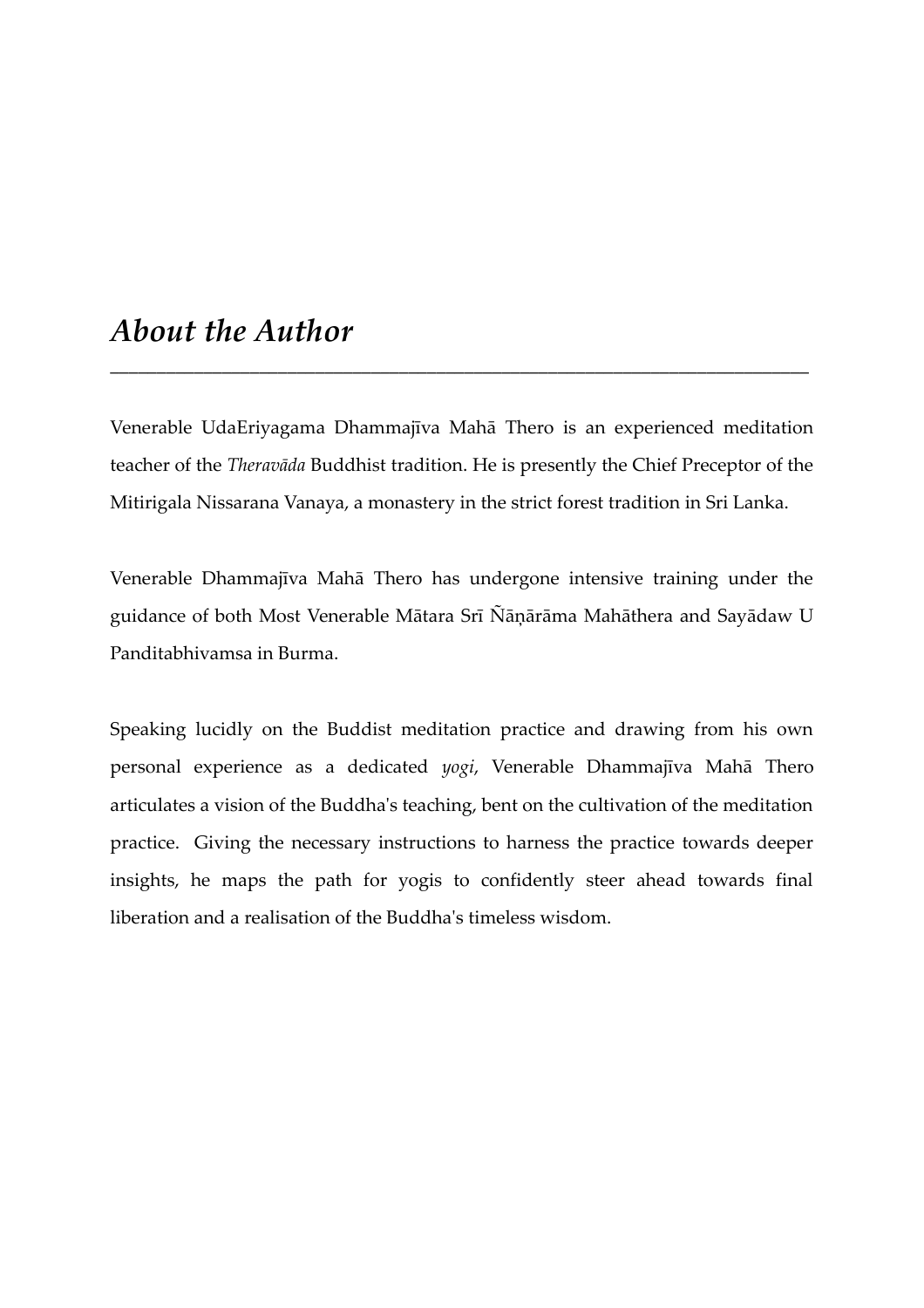### *Fleeting Moment*

Once, when resident at Jeta's Grove, a celestial being (*devatā*) appeared before the Buddha, stood by the Buddha's side and uttered the following verse:

*\_\_\_\_\_\_\_\_\_\_\_\_\_\_\_\_\_\_\_\_\_\_\_\_\_\_\_\_\_\_\_\_\_\_\_\_\_\_\_\_\_\_\_\_\_*

*Time flies by, the nights swiftly pass;[3](#page-4-0) The stages of life successively desert us; Seeing clearly this danger of death; One should do deeds of merit that bring happiness.*

Having uttered the above verse, the *devatā* expected some critical evaluation by the Buddha.

The Buddha acknowledged the *devatā*'s utterings, as of course, time does vanish from our midst to never return; this human life is fleeting - it is as if it were an arrow escaping from the bow; the stages of life desert us so swiftly; and death approaches us fast. Yet, instead of stopping short at doing meritorious deeds that bring about happiness, the Buddha calls for a separation from sensual desire to reach a state of peace.

So, the Buddha responded:

*Time flies by, the nights swiftly pass;*

<span id="page-4-0"></span><sup>3</sup>Translation of *Acchanti Sutta*, available in Bhikkhu Bodhi, *Connected Discourses of the Buddha (Translation of the Samyutta Nikaya)*, p 91.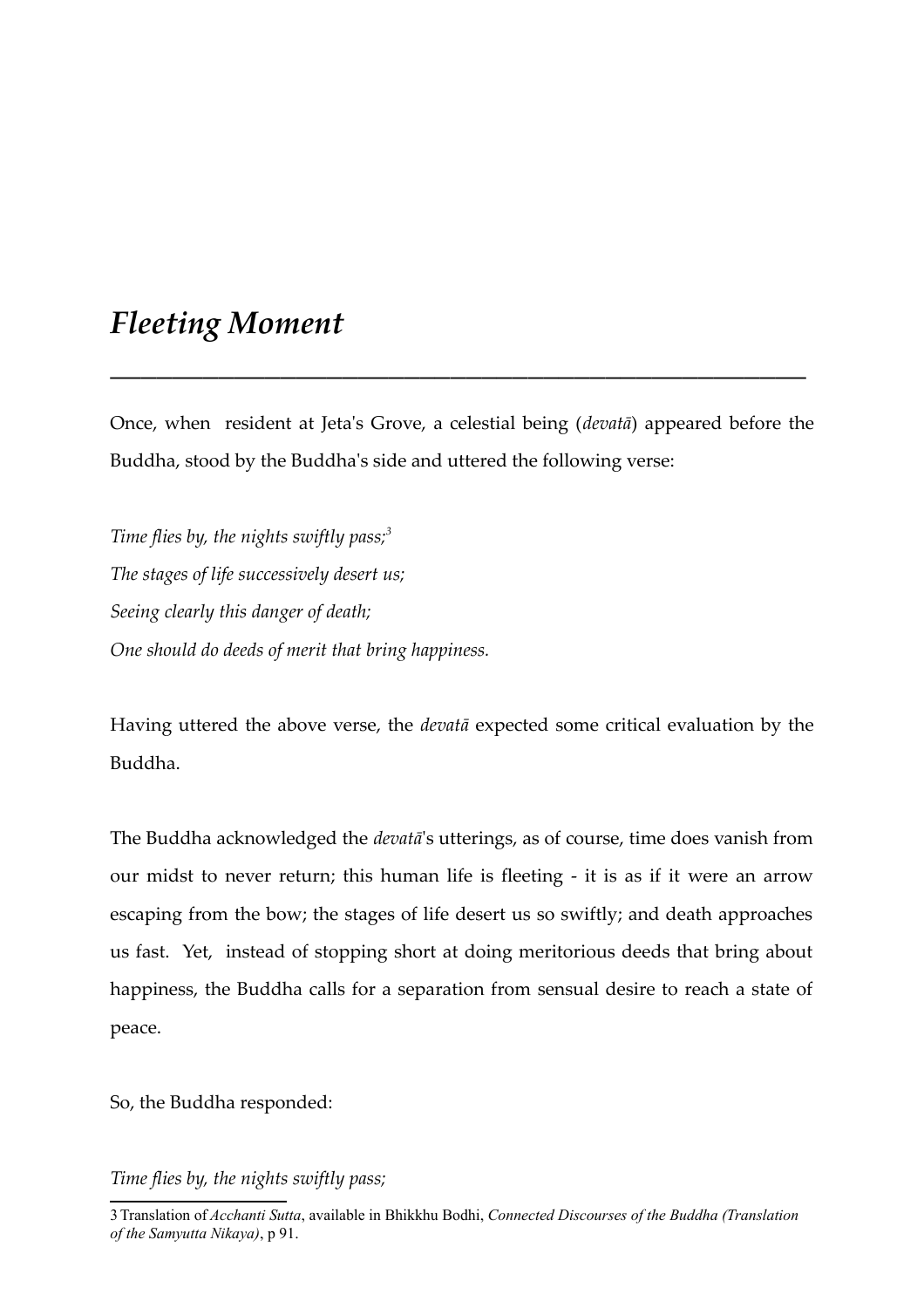*The stages of life successively desert us; Seeing clearly this danger of death; A seeker of peace, should drop the world's bait.*

The *devatā*'s recommendation is to accumulate merit, yet, the Buddha's suggestion is to separate from sensual pleasure. Both messages are positive and praiseworthy, although the meaning is different and nuanced.

#### *Right view of cause and effect*

Accumulating merit and undertaking good deeds is common to Buddhists as well as Hindus. Believing that good begets good and bad begets bad is part and parcel of the spiritual life of a Buddhist or a Hindu. The unrestrained mind commits bad deeds and fails in discipline or control to do what is good. The *devatā's* utterings are steeped in the right view of cause and effect, although the Buddha's invitation is to progress further, to stop the mind attuning to sensual pleasure and to progress towards the inner states to develop peace of mind.

The first and foremost for a *yogi* is the right view of cause and effect. Without the right view of cause and effect, one fails in moral restraint. Moral shame and moral fear set in when one understands moral shame (*lajjā*) and moral fear (*baya*). When restraint of the faculties is absent, one fails to take responsibility for one's deeds, giving rise to physical and verbal misdeeds.

Without restraint of the faculties: eye, ear, nose, tongue and the body, one fails in morality (*sīla*). Healthy shame and healthy fear and a restraint of faculties are the most proximate factors that lend towards the morality of a person. The *devatā'*s invitation is to abide by good so that one could reach the celestial states. Yet the Buddha recommends a state of stilling, a progression towards a witnessing of phenomena as they are (*vipassanā samma dhitti*) and the right view of path and fruition (*magga* and *pala samma dhitti*).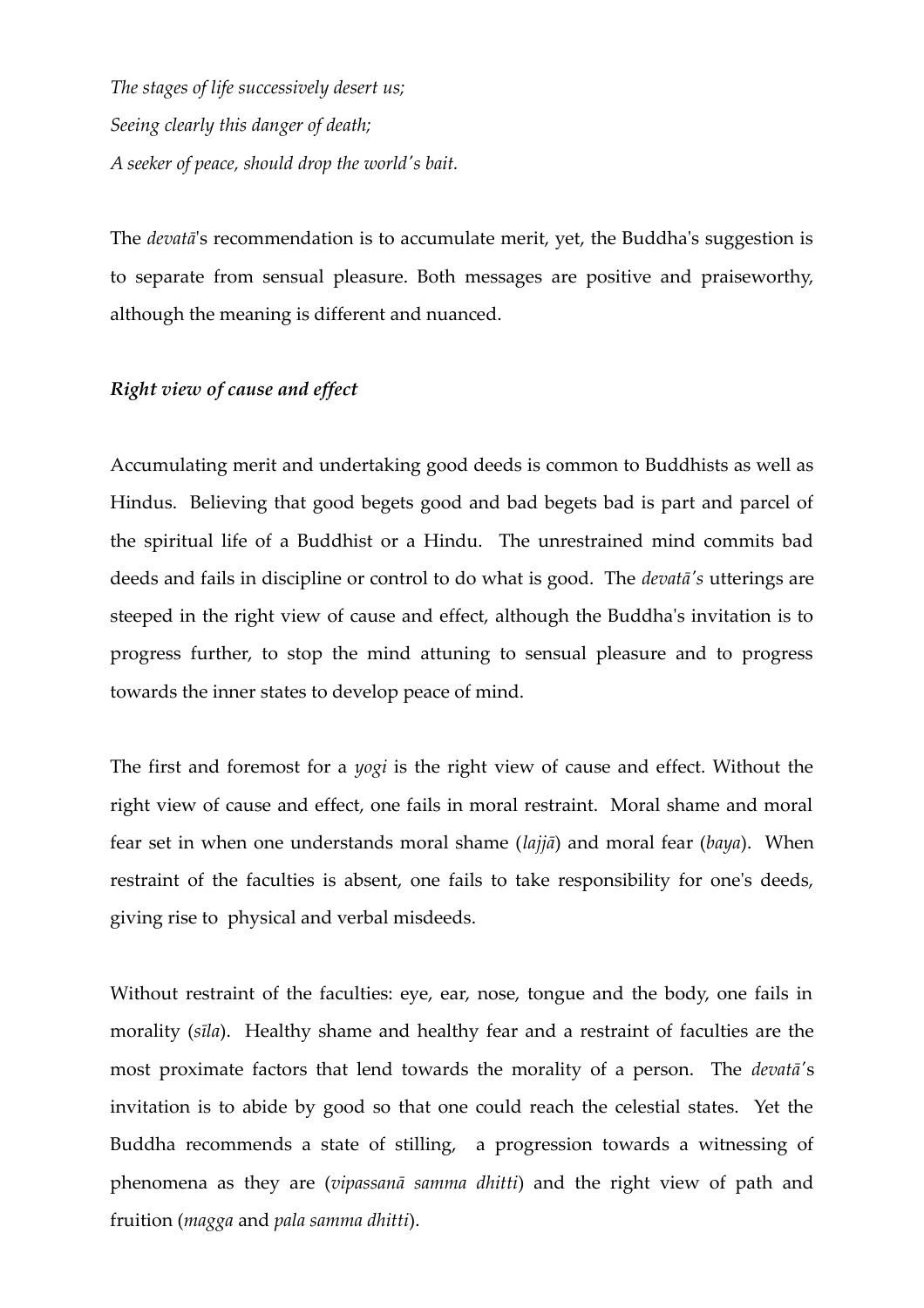To move towards a state of peace, one must exert moderation in sensual pleasure. The Buddha reduces all suffering as borne of sensual pleasure. You may have moral restraint, but, immersed in colours and addicted to music and good food and luxuries, you fail to maximise the opportunity for liberation in this rare human birth. Being born as humans, we are already in a good state and have the necessary conditions to commence the practice of meditation.

#### *Towards a state of peace and calm*

So, we must go to a forest, sit under a tree or a place of minimum distractions to focus the mind on a single point. As we separate from our daily lives to undertake the practice, we leave behind wealth and relatives and those known to us (*albeit* temporarily).

Even as we sit and close our eyes, we continue to be plagued by what has been left behind. We struggle to keep the mind on a single (neutral) object. Our accumulated assets and our attachment to those near and dear to us continue to torment us with memories and feelings of longing. As a result, the mind becomes distracted and doesn't allow us to focus on the neutral object such as the in-breath and the outbreath. So, you see how difficult it is to reach a peaceful state of mind.

Yet, when death arrives, we have to part and leave all that we have accumulated, valued and cherished. Those endowed with various accomplishments and a greater accumulation of wealth will live in fear of death, the unknown, as they sought security in well-connected family ties and associations, and by attaching many investments to their name.

Be bold and go under a tree or to a forest and aim to retain the mind aligned with the breath. You will see the nature of the mind and its nature; how it habitually jumps around, failing to fix on an object. Gradually, with each passing moment, try to align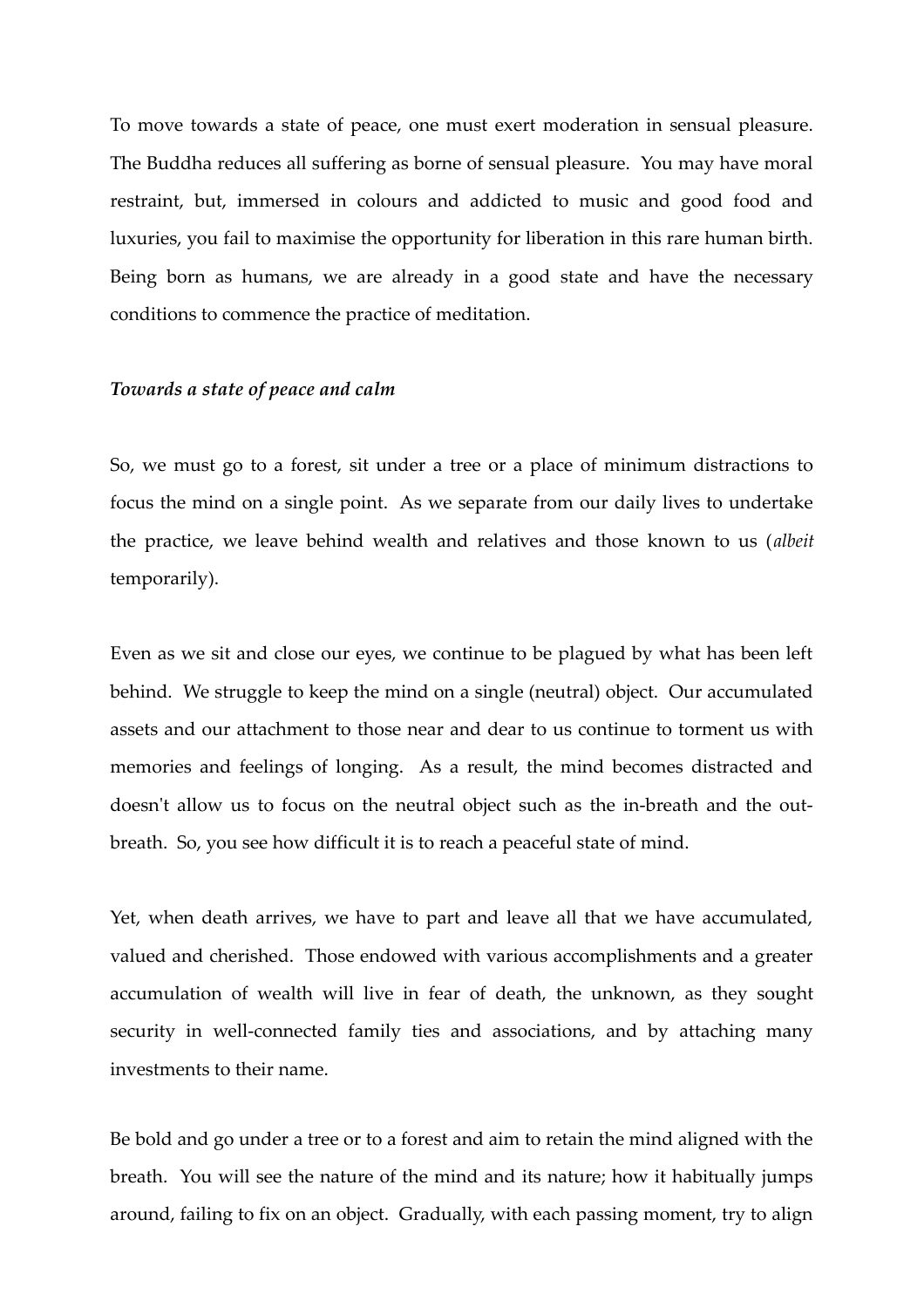the noting mind with the primary object (in-breath and out-breath) and by retaining continuity of awareness, from one moment to the next, concentration will set in and the mind reaches a state of one-pointedness.

Gain an appreciation of the mind that moves about like a monkey and compare it with one that retains its attention on a single object. Practise with faith in the Buddha, exert effort and understand the power of now. Understanding this comparison before death, one begins to appreciate a dimension separate from visual objects, sounds, smells, tastes and touch.

Close your eyes to avoid 'seeing'. Go to a silent place to avoid sounds. Sit in a place where no smells or any tastes could be experienced. Sitting in a comfortable and erect posture, retain your attention on your posture, bring your mind to the "here and now". Retaining the mind on the stream of consciousness, understand the potential to experience immaterial experience based on the touch of the sitting posture, the breath or the rising and falling of the abdomen. Gradually, the touch of the breath or the rising and the falling of the abdomen disappears. The touch of sitting also disappears. In this moment, our consciousness is not connected to thoughts of our assets or relatives, fame or gain or any visual objects captured through eye sensitivity or the body and tactile sensations.

#### *Separating from the senses*

Separating from the sensory realm, you forego an opportunity to do meritorious deeds. In the conventional realm, we make plaques with our names to note the great meritorious acts performed, but, when we do nothing in the practice, when the breath disappears, there is nothing worthy of bragging. So, very few people meditate as the grandeur of the material realm is absent; there is no salutation of names and status and the appearance of contributions on plaques nor any broadcasting of meritorious deeds through mass media. Fame and glory are absent.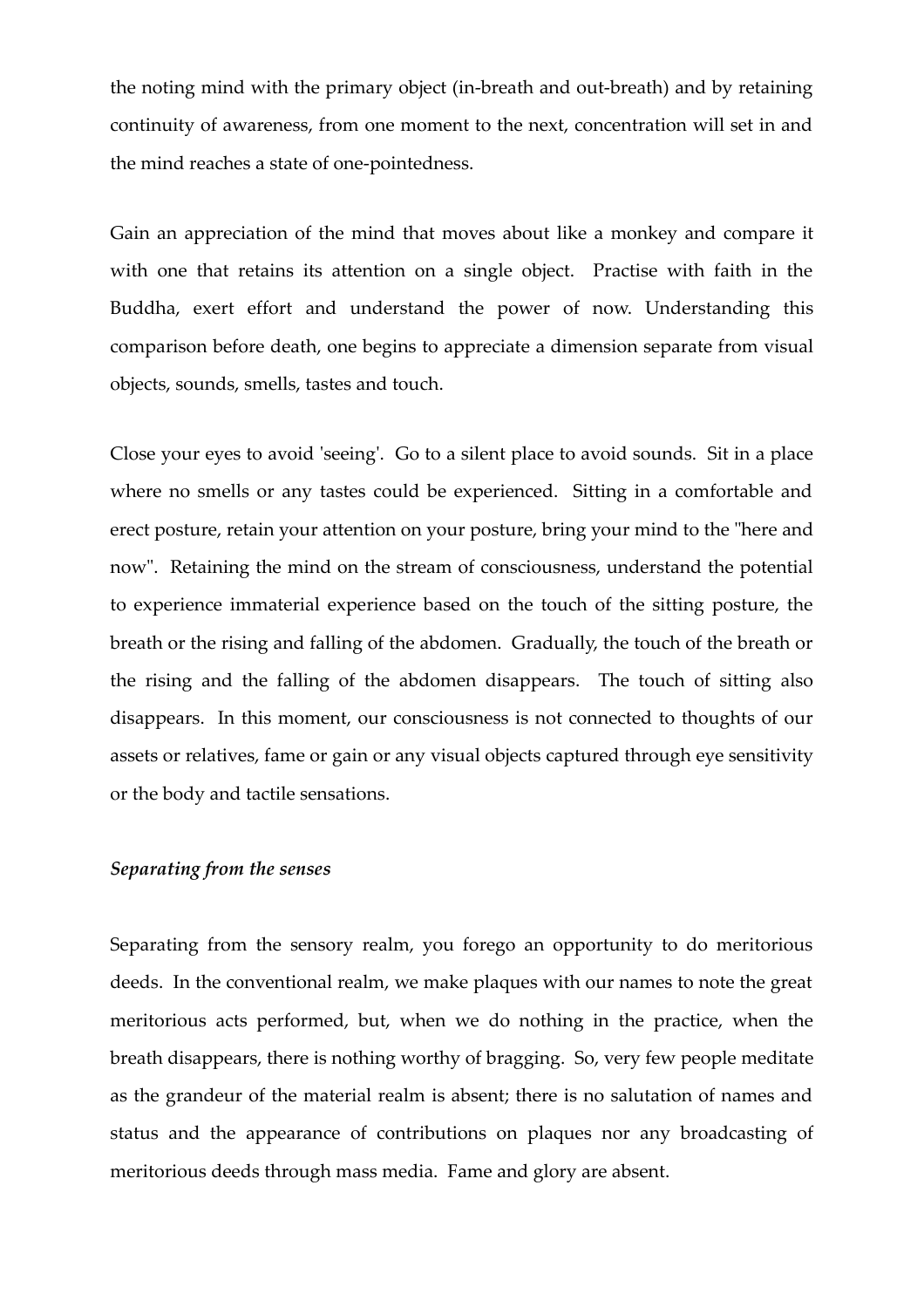Anything done volitionally could only give cause to suffering. *Sankhāra* is predetermined action; a volitional activity, which is subject to change. Do away with sensual pleasure; entertaining visual objects, listening to pleasant sounds or giving in to tantalizing flavours or aromas and separate from the sense bases. Focusing on the in-breath and out-breath with the presence of continuity of mindfulness, the mind calms down and the breath gradually dissolves to a state of neither perception nor non-perception. As the practice gathers momentum to reach the deeper layers, you no longer feel the touch of the sitting posture or the in-breath and the out-breath. The ego dissipates and you enter a state devoid of boundaries.

Yet, your meditative progress is one which does not trigger "achievement" - nothing to brag about or to throw parties over. Often this state of being is seen as destructive and so the Buddha is accused of being a nihilist. Instead, the preference is, as uttered by the *devatā*, to carry out *puja*. I do not wish to disparage celestial beings or what they recommend, as they are beings accomplished of much merit. Instead, this *sutta* reiterates the message captured by the Buddha's recommendation, to go to a place of solitude and train the mind to focus on a single object to gradually reach a state of stilling of the mind and a separation from the senses.

Abiding in the sensual sphere is an addiction and the celestial world has many distractions worthy of attraction. Leaving the heavenly realm is a very difficult and remorseful experience for celestial beings. In the *Devatā nimitta sutta*, the Buddha narrates this state of departure from the celestial realm; how celestial beings, playing in the *nandina uyana*, from time to time witness a smell emanating from a colleague's body, their garlands wilting, divine clothing soiled and dispassion towards celestial food and their abode. As these signs appear, they know that their colleague is about to depart the celestial realm. So, they gather around in an attempt to pacify the distressed *devatā*. Yet, as the Buddha enumerates, the heaven for a heavenly being is the human world and the greatest wealth in the human world is *saddhā* (faith). For without faith, ones fails in the right view of cause and effect.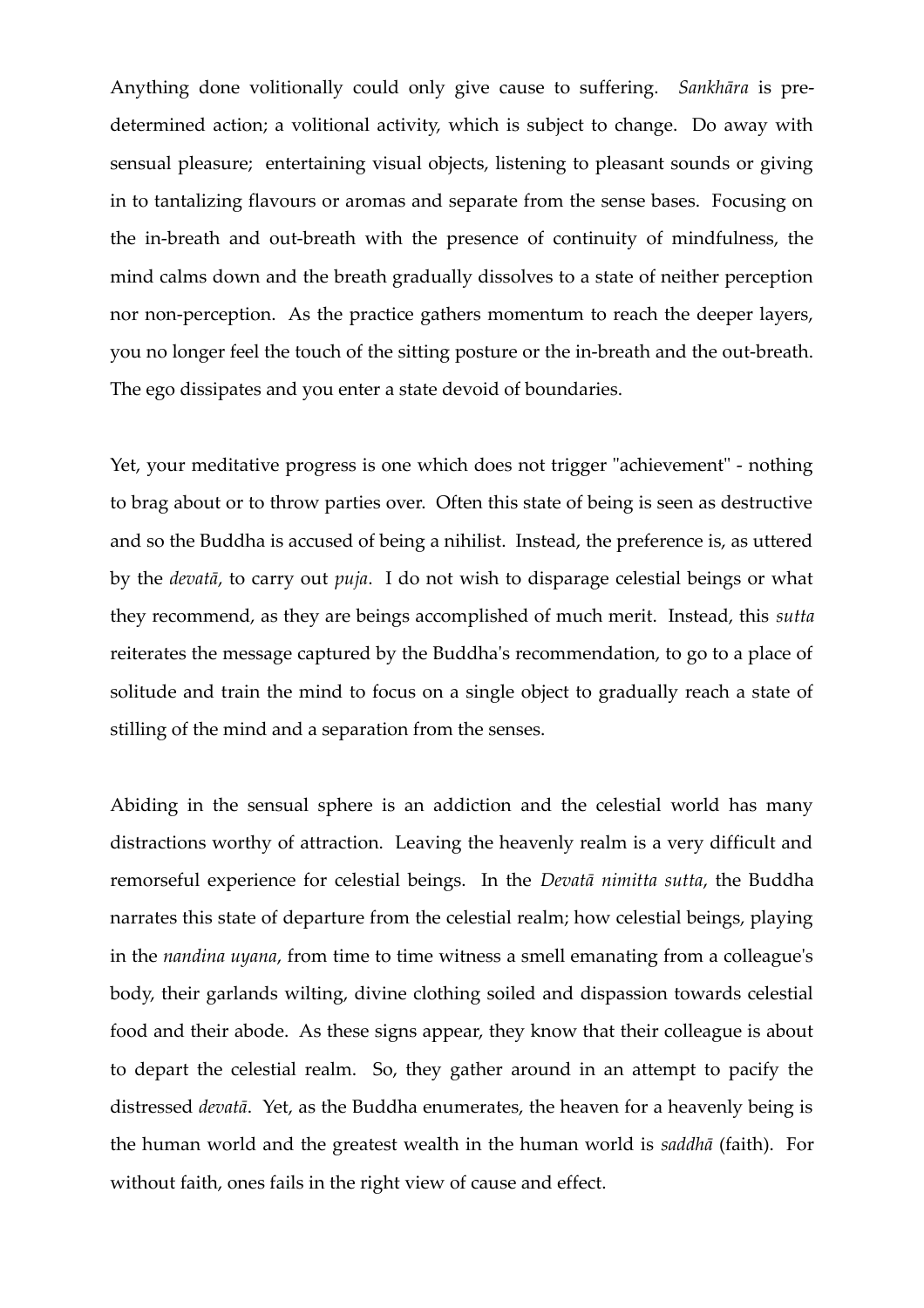Failing to understand what is 'better' from that which is good in the practice of *dhamma* is a loss. Aim to cultivate the practice and emulate what is better and reach a state of 'no bondage'. First, become morally responsible, establish moral restraint and then, commence the practice of meditation. Throughout *samsāra*, you

accumulated much fame, gain, knowledge and wealth. You carried them with you and then, left them behind.

In this birth, we re-ignite the same journey and as we close our eyes to commence the practice, our own addictions and attachments stir our minds, not allowing us to retain our awareness on the primary object. Be with the continuity of the breath, from one moment to the next, until it reaches a state of subtlety. Gradually the primary object may disappear. It is not only worldly pleasure, but you leave sensory perception behind. The state of awareness experienced is incomprehensible and indescribable. You experience a sense of aloneness, as you feel as if you have lost your bearings. Yet, it is only at this state that you are able to free yourself of sensual pleasures and sensory perception.

You may begin to experience the elements in the practice, the heat of the fire element or the tension and movement of the air element, but you should not localise the experience to a part of the body; instead, become aware of the characteristics of the elements. Just understand the language and communication of the elements. When the internal and the external merge, just become aware of it. When the experience is one with the universe, there is no separation of good and bad; male and female; young and old. As the practice matures, you can diversify your mindfulness, extend it to the walking path and to day to day affairs. You remain in solitude amidst day to day activities and could experience calm and quiet amidst a busy schedule.

Until we reach the age of six, phenomena is experiential; as we mature beyond the age of six, we start to measure, the good and the bad; and aesthetic value judgment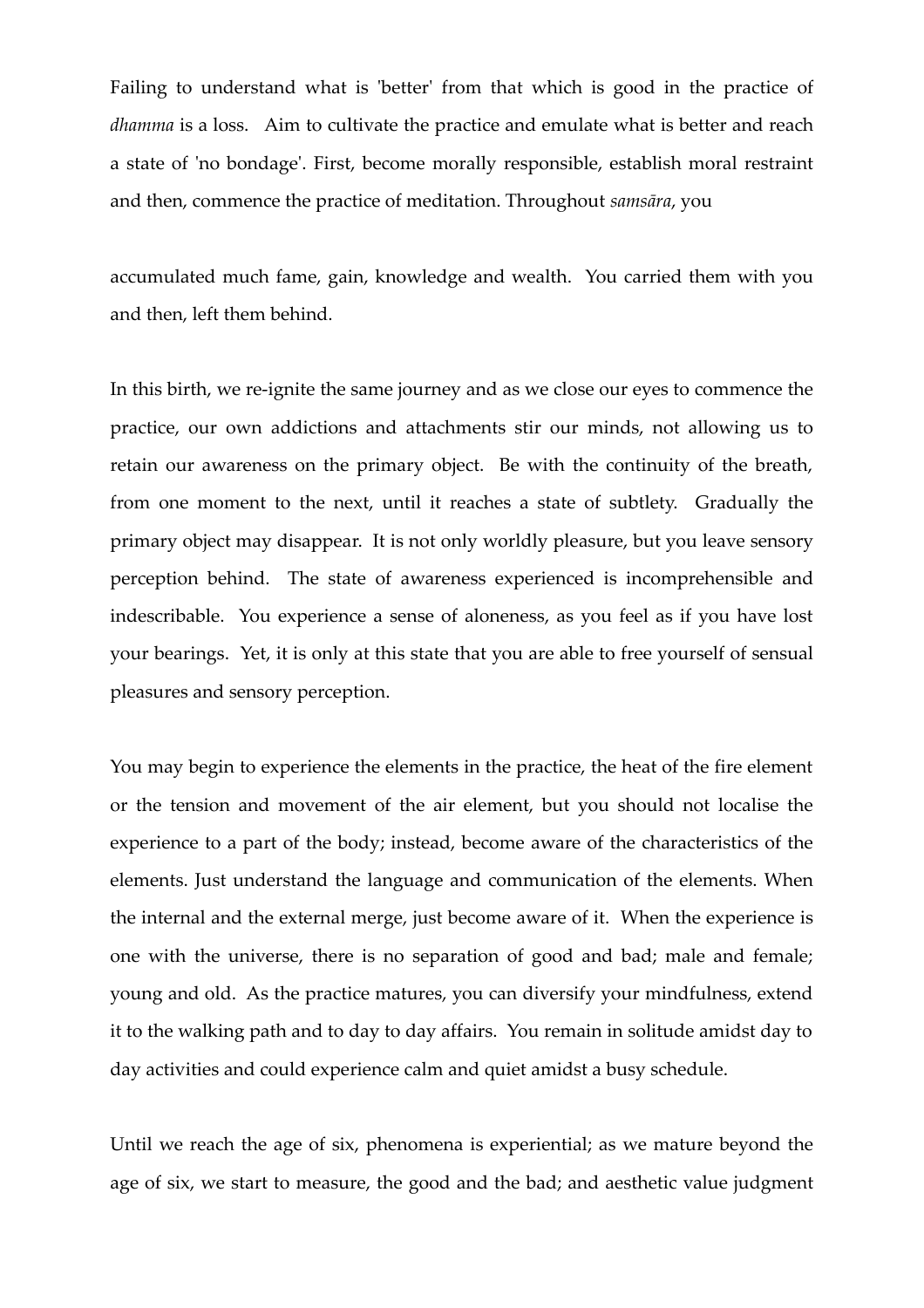sets in. With the deepening of our practice, we go back to our childhood, our real home, to experience all presently arising phenomena, as they are.

#### *Exerting right effort*

It is our pursuit of sensual pleasure that serves as a veil or blockage in our journey. Relatives and wealth give us the most suffering. So, when we practice, we separate from them, at least, temporarily. It is because of the danger of attachment to those near and loved by us that we need to take a step back from them. As soon as Princess *Yasodara* gave birth, the Buddha to be, left household pleasure. It appears to be a callous approach. Yet, without such sacrifice, an invaluable opportunity would have been lost.

Throughout our *samsāric* journey, we have failed to take a step back. So, we lost the opportunity for liberation. Seeking after worldly opportunity, we derail to the sensual realm. In spite of the opportunity for liberation in this human birth, we, ourselves make the decision to be negligent, to postpone our aspiration to another life. Instead of pursuing after worldly accumulation, approach life with a utility value in what you do, live modestly and do as necessity demands. Due to preference and measurement, we fail to appreciate the truth, the way things are. Be aware that what you select may not contain the truth; and what you reject could contain the truth. The truth may not lie with your preference or rejection. The Buddha says, what is not there, may carry the truth.

Many criticise mindfulness as something that cannot be proved, cannot be described or a hallucination of the mind. Yet, the Buddha says that it is those attaching to conditional phenomena and operating on the conventional realm that remains immersed in hallucination. Their experience of life rests on a mirage; is characteristic of theatre and addiction to worldly pleasure. You only live when you witness the magic of the mind and its operations. At all other times, you are in a dream world. Truth cannot be tested in argument or judgment.